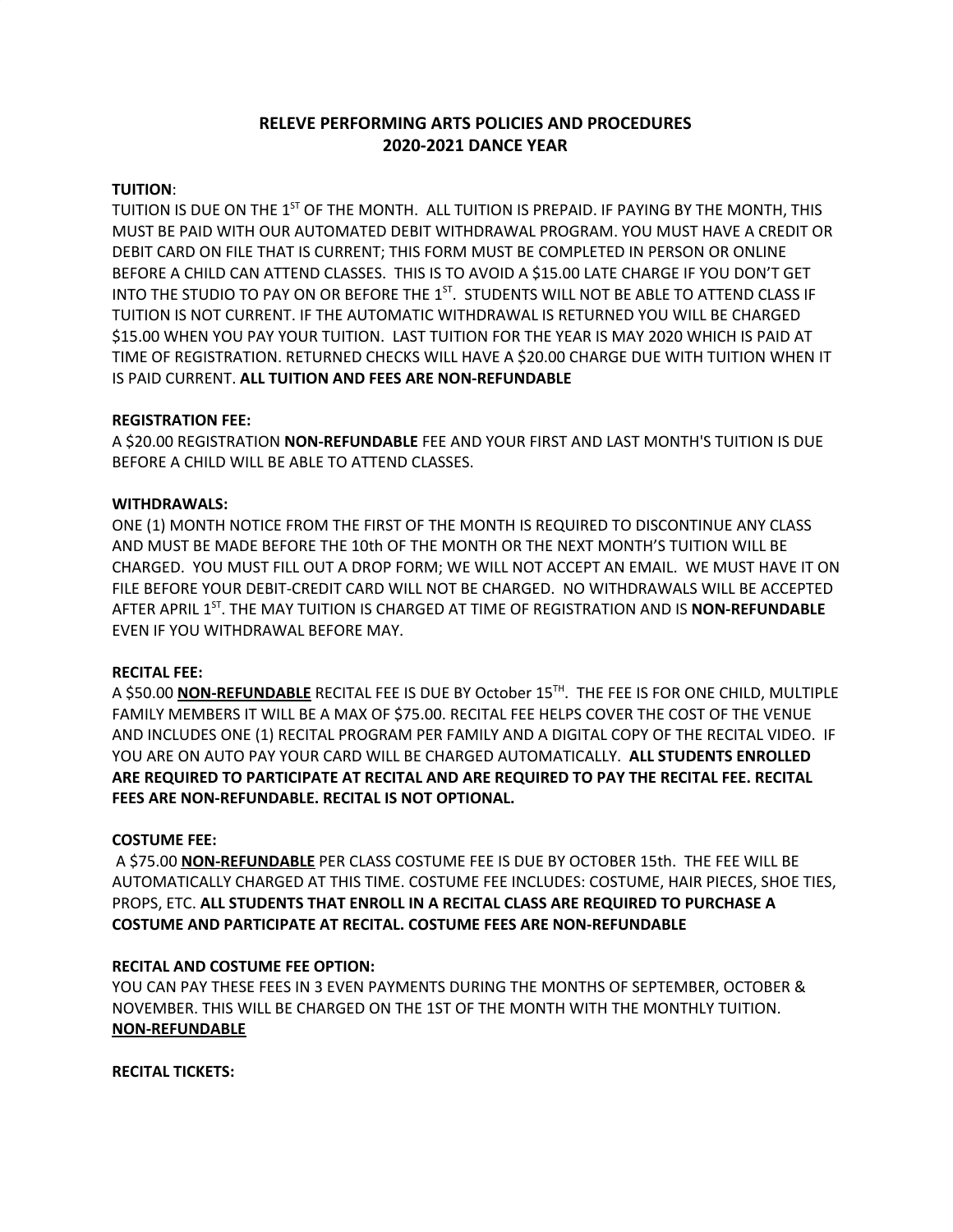TICKETS ARE \$10.00 AND CAN BE PURCHASED AHEAD OF THE RECITAL OR AT THE DOOR. PURCHASING YOUR TICKETS BEFORE THE RECITAL ENSURES THAT YOU AND YOUR FAMILY WILL HAVE A SEAT. EACH CHILD WILL RECEIVE 2 FREE TICKETS.

## **RECITAL AWARDS:**

ALL STUDENTS WILL RECEIVE EITHER A CERTIFICATE, MEDAL OR TROPHY FOR THE APPROPRIATE AMOUNT OF YEARS COMPLETED IN THEIR DANCE TRAINING. 1-4 YEARS RECEIVES A CERTIFICATE, 5-9 YEARS RECEIVES A MEDAL AND 10+ RECEIVES A TROPHY

**RISING STAR AWARD:** THE RISING STAR AWARD IS GIVEN TO A DANCER THAT SHOWS GREAT POTENTIAL WITHIN THEIR DANCE TRAINING AND WHO ALSO DEMONSTRATES PUNCTUALITY TO CLASS AND WHO IS RESPECTFUL TO THEIR TEACHERS AND PEERS. THE RISING STAR WILL RECEIVE A CERTIFICATE AND ONE (1) CLASS FOR FREE FOR ONE (1) SEMESTER.

**TEACHER'S CHOICE AWARD:** THE TEACHER'S CHOICE IS GIVEN TO A DANCER THAT HAS CAUGHT THEIR TEACHER'S EYE THROUGHOUT THE YEAR WITH THEIR PERSONALITY, RESPECT TO THEIR TEACHERS AND PEERS AND THEIR DANCE ABILITY. THE TEACHER'S CHOICE IS A GREAT HONOR AND WILL RECEIVE A CERTIFICATE ALONG WITH BRAGGING RIGHTS.

**STUDENT OF THE YEAR (SOTY):** THE SOTY IS GIVEN TO A DANCER WHO HAS PUT IN HOURS OF HARD WORK TO OBTAIN THIS HONOR. THE SOTY IS A COMBINATION OF THE RISING STAR AND TEACHER'S CHOICE BUT WHO HAS DEMONSTRATED TOP ACHIEVEMENT IN THEIR DANCE TRAINING. THE STUDENT OF THE YEAR IS AN ALL AROUND REPRESENTATION OF RPA, DEMONSTRATING PUNCTUALITY, RESPECT, WILLINGNESS TO HELP THEIR PEERS AND EXCEPTIONAL DANCE ABILITY. THE SOTY WILL RECEIVE ONE (1) CLASS FOR FREE FOR ONE (1) YEAR, PAID TUITION TO NUVO DANCE CONVENTION, A CERTIFICATE AND THEIR PICTURE ON THE WALL IN THE STUDIO LOBBY.

## **ATTIRE:**

ATTIRE FOR ALL CLASSES IS STRICTLY ENFORCED. HAIR MUST BE PULLED BACK AWAY FROM FACE AT ALL TIME. STUDENTS WILL NOT BE ALLOWED TO PARTICIPATE IN CLASS IF THESE REQUIREMENTS ARE NOT ABIDED BY.

**BALLET/TAP COMBO:** ANY COMBINATION OF BLACK OR PINK LEO AND TIGHTS. SUNTAN TIGHTS REQUIRED FOR RECITAL

**BALLET:** YOUR CHOICE OF CLASSROOM STYLE LEO (not a costume Leo) AND TIGHTS. SUNTAN TRANSITION AND PINK TIGHTS REQUIRED FOR RECITAL

**ACRO:** LEO OR SHORTS AND SPORTS BRA/TANK TIGHTS OPTIONAL. LIGHT SUNTAN STIRRUP TIGHTS REQUIRED FOR RECITAL

**JAZZ:** LEO, LEGGINGS, SHORTS, SPORTS BRA/TANK OR SHIRT, AND TIGHTS. SUNTAN TRANSITION TIGHTS REQUIRED FOR RECITAL

**LYRICAL:** LEO, SKIRT, SHORTS, LEGGING, SPORTS BRA/TANK OR SHIRT, AND TIGHTS. SUNTAN STIRRUP TIGHTS REQUIRED FOR RECITAL

**HIP HOP:** LOOSE OR ATHLETIC WORKOUT CLOTHING. NO SCHOOL CLOTHES.

**TUMBLING:** SHORTS AND SPORTS BRA/TANK NO TIGHTS.

REQUIRED SHOES:

- BALLET/TAP Combo PINK BALLET SLIPPERS (BOYS: BLACK), BLACK TAP SHOES
- JAZZ TAN JAZZ SHOES
- LYRICAL TAN BODY WRAPPERS (LYRICAL SHOES)
- BALLET PINK BALLET SLIPPERS (BOYS: BLACK)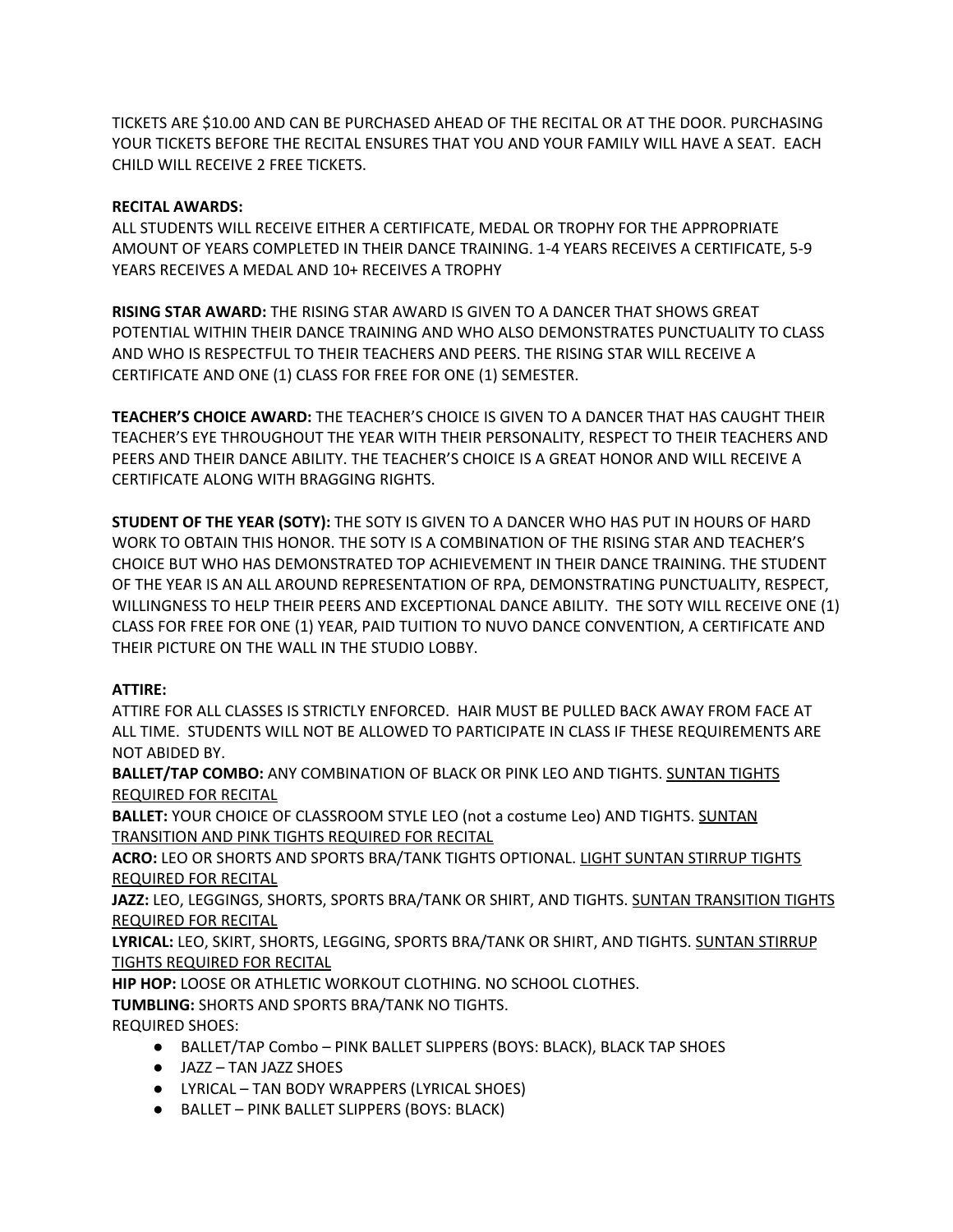- HIP HOP SLICK SOLE TENNIS SHOES (PLEASE NO OUTSIDE SHOES)
- ACRO TAN BODY WRAPPERS/LYRICAL SHOES
- TUMBLING BARE FEET

## **DISCIPLINE:**

BEHAVIOR IN THE CLASSROOM IS EXPECTED TO BE OF THE HIGHEST RESPECT FOR OUR INSTRUCTORS. IF A CHILD SHOULD BECOME DISRUPTIVE, WARNINGS WILL FOLLOW AS SUCH:

- 1. VERBAL WARNING
- 2. PRIVILEGE TO PARTICIPATE IN CLASS REMOVED
- 3. DANCER WILL BE ASKED TO LEAVE THE ROOM, INSTRUCTOR WILL CALL PARENT AND DISCUSS.

SHOULD A STUDENT BE CONTINUALLY DISRUPTIVE TO THE CLASSROOM AND IF THE CHILD IS ASKED TO LEAVE THE ROOM ON THREE DIFFERENT OCCASIONS WITHIN A 3 MONTH PERIOD, THE CHILD WILL BE ASKED TO WITHDRAW FROM THE CLASS AND WILL BE OFFERED A DIFFERENT TYPE OF CLASS AND/OR DIFFERENT INSTRUCTOR.

### **INCLEMENT WEATHER:**

RPA WILL FOLLOW OWASSO PUBLIC SCHOOL CLOSINGS FOR INCLEMENT WEATHER. WE WILL ALWAYS POST CLOSINGS ON OUR FACEBOOK PAGE AND SEND AN EMAIL. IF THE STUDIO MUST CANCEL CLASSES DUE TO EXTREME WEATHER CONDITIONS OR EVENTS BEYOND OUR CONTROL SUCH AS A POWER OUTAGE, THERE WILL BE NO REFUNDS ISSUED.

### **MAKE-UP CLASSES:**

IF RPA CANCELS A CLASS UNEXPECTEDLY, A MAKEUP CLASS WILL BE ANNOUNCED. RPA WILL PROVIDE A SUBSTITUTE TEACHER WHEN A TEACHER BECOMES ILL OR OTHERWISE UNABLE TO TEACH.

## **HOLIDAYS:**

RPA WILL HONOR ALL HOLIDAYS THAT OWASSO PUBLIC SCHOOLS ARE CLOSED FOR MINUS MLK DAY AND PRESIDENTS DAY. THERE WILL BE NO ADJUSTMENT IN TUITION FOR HOLIDAYS.

## **SUBSTITUTIONS:**

RPA RESERVES THE RIGHT TO PROVIDE A SUBSTITUTE TEACHER IF THE REGULARLY SCHEDULED INSTRUCTOR IS ILL OR OTHERWISE UNABLE TO TEACH.

## **PARENTS RESPONSIBILITY TO BE AWARE OF DATES AND EVENTS:**

IT IS THE RESPONSIBILITY OF THE PARENT OR ADULT STUDENT TO BE AWARE OF ALL RPA FUNCTIONS SUCH AS VIEWING DAYS, RECITALS, PERFORMANCES AND DATES THE STUDIO IS OPEN AND CLOSED. RPA USES FACEBOOK, EMAILS, AND BULLETIN BOARDS TO KEEP YOU INFORMED.

## **STUDIO/CLASSROOM:**

CONDUCT: THE STUDIO LOBBY AND CLASSROOMS ARE NOT TO BE USED FOR A PLAYGROUND OR AS AN ARENA FOR CRITIQUING THE STUDENTS AND/GOSSIPING ABOUT OTHERS. PLEASE BE COURTEOUS AND RESPECTFUL; ABSOLUTELY NO RUNNING OR LOUD NOISES. PLEASE DO NOT KNOCK ON THE DOORS OR WALK THRU THE CLASS ROOMS.

## **CLASSROOM RULES/CONDUCT:**